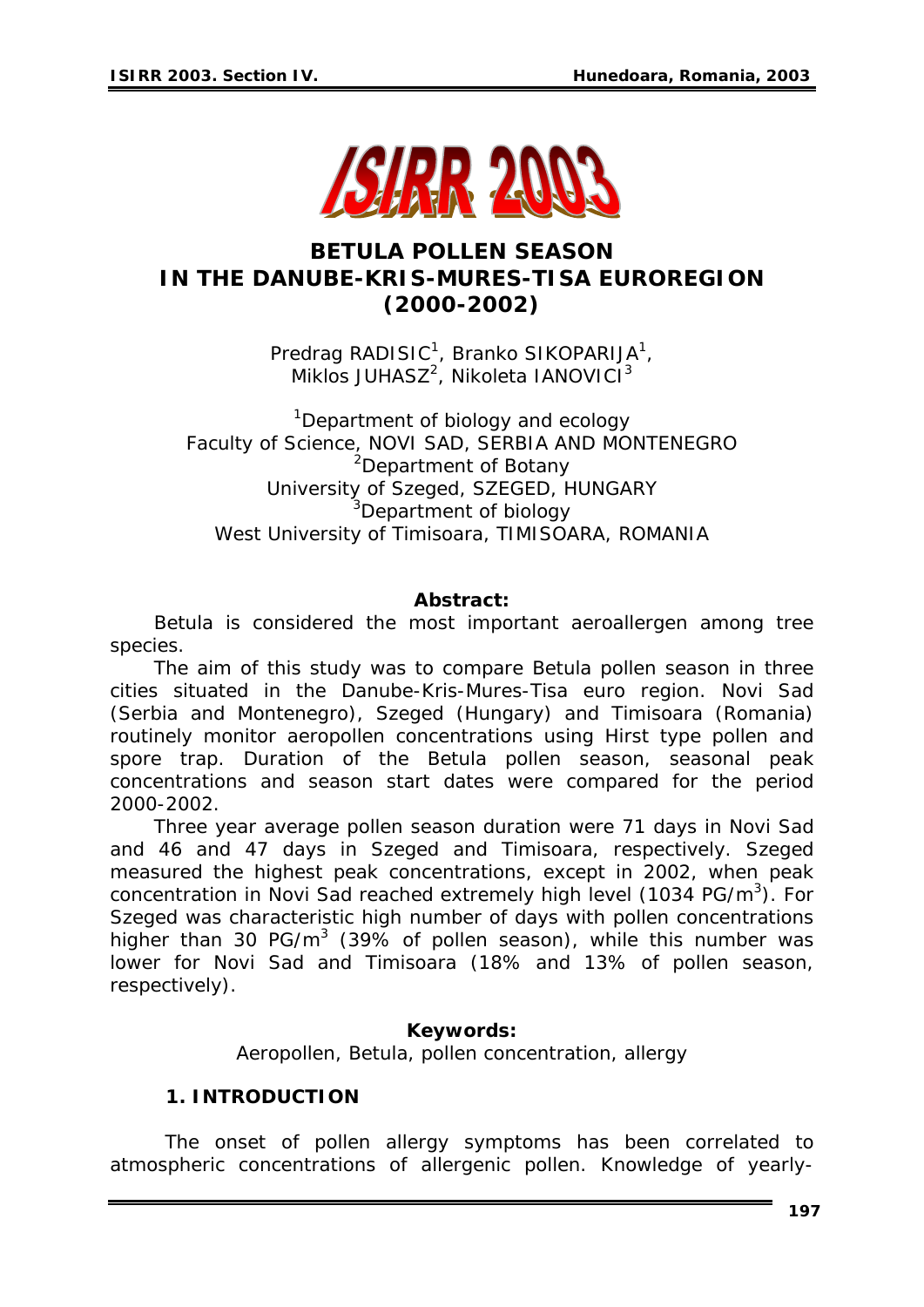fluctuations in pollen count is useful in clinical correlations and development of effective patient treatment regimes [5]

*Betula* pollen is one of the main European aeroallergens triggering symptoms of asthma and seasonal rhinitis [6]. It was shown that major *Betula* pollen allergen (antigen Bet v 1) makes cross reactivity with major apple allergen (antigen Mal d 1), which could cause anaphylactic shock [7]. Further knowledge of *Betula* pollen season in Europe is therefore very important to clinicians and patients.

 The aim of this study was to present and compare *Betula* pollen season in three cities situated in the Danube-Kris-Mures-Tisa Euroregion.

## **2. MATERIAL AND METHODS**

 Pollen samples were collected in 2000, 2001 and 2002 by Hirst volumetric method with a Burkard or Lanzony pollen and spore trap. [The collector pump was aspirating a volume of 10 l/min of air through a 14 x 2 mm slit, which was permanently oriented to windward.

The resulting air stream hits onto a tape covered with a thin layer of petroleum jelly [3]. The tape was fixed around the drum, which was rotated by a seven-day clockwork at a speed of two mm/h [4]. At the end of the collecting period, this tape was cut into 48 mm segments, each corresponding to 24 hours. The tape segments were stained with phenylated glycerol-gelatin and fuchsine, and the pollen grains were identified and counted in an optic microscope [3]. Five scans were performed over each segment with the magnification of 400x (in accordance with the recommendations of the International Aerobiology Association)].

The daily pollen grain count per cubic meter of air ( $pg/m<sup>3</sup>$ ) could be calculated by multiplying the cumulative observed count of the five scans by a correction factor, resulting from the proportion between the scanning area of the optical field of the microscope to the collecting tape area (14mm x 48mm). Pollen identification was based on the comparison with the reference slides and photographs. Start of pollen season was calculated as first day when  $1pg/m<sup>3</sup>$  occurs in atmosphere. 30 pg/m<sup>3</sup> was chosen as critical concentration of *Corylus* pollen because this concentration is considered as a threshold for the start of allergic symptoms by patients sensitive to *Betula* pollen, which have similar antigens [1])

## **3.RESULTS AND DISSCUSION**

 *Betula* pollen season in Danube–Kris-Mures-Tisa starts at the end of February and during March. Three year average pollen season duration were 71 days in Novi Sad and 46 and 47 days in Szeged and Timisoara, respectively (Table 1).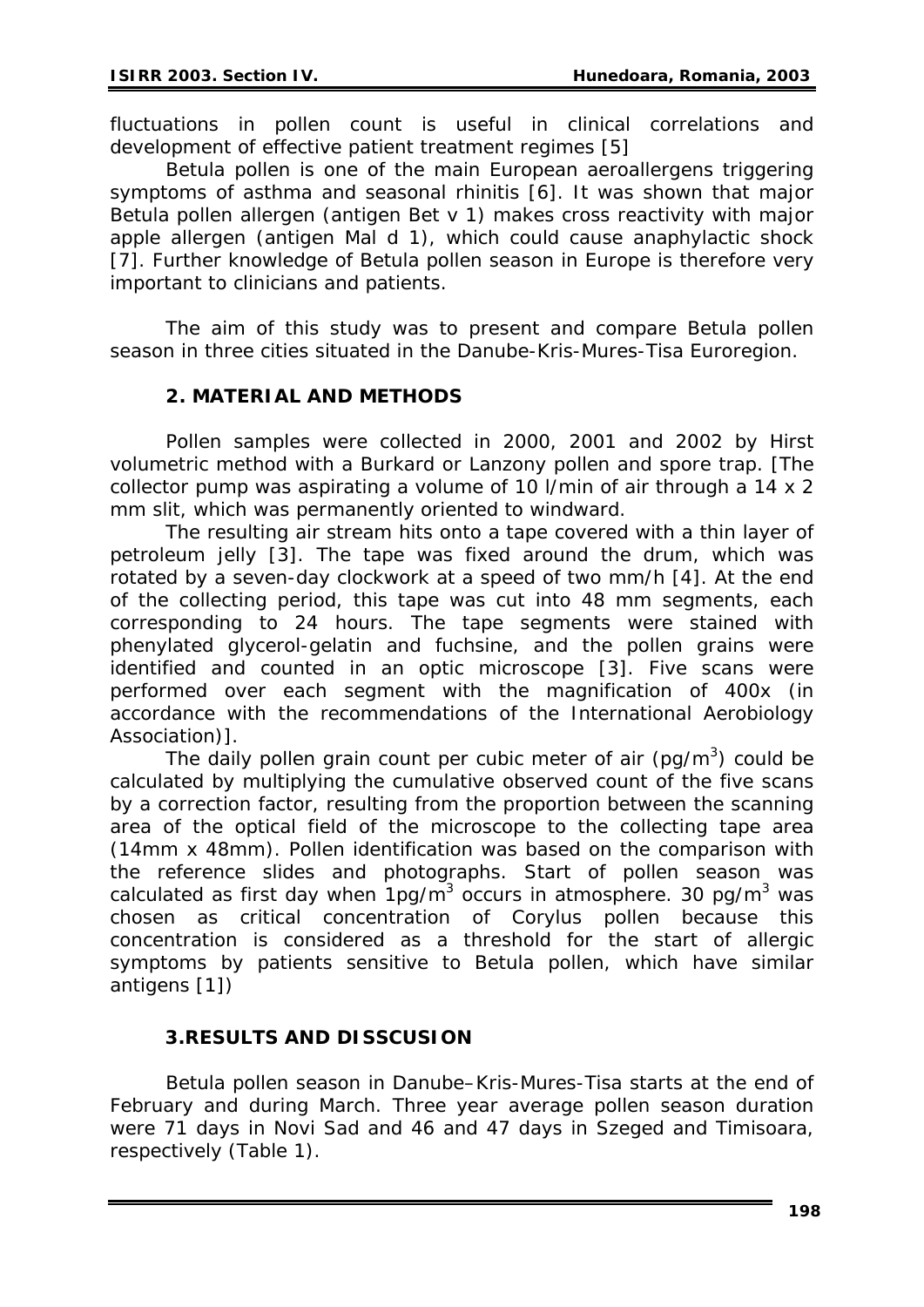*Betula* pollen could be considered as important allergy inducer in observed region, because of high number of days when its pollen occurs in atmosphere. Such long pollen season duration enlarges risk of occurrence of cross-reactions between *Betula* pollen and fruit allergens.

|                            | Novi Sad          | Szeged         | Timisoara         |
|----------------------------|-------------------|----------------|-------------------|
| 2000                       | 64 (1. March)     | 37 (23. March) | 20 (27. February) |
| 2001                       | 67 (13. March)    | 62 (13. March) | 55 (13. March)    |
| 2002                       | 82 (27. February) | 38 (8. March)  | 66 (5. March)     |
| Average season<br>duration | 71 days           | 46 days        | 47 days           |

|  |  |  |  | Table 1. Betula pollen season duration and start date (in parenthesis) |
|--|--|--|--|------------------------------------------------------------------------|
|  |  |  |  |                                                                        |

Szeged measured the highest peak concentrations, except in 2002, when peak concentration in Novi Sad reached extremely high level (Table 2.).

| $1000$ $\le$ , $1$ can concentrations (in partition |          |        |           |  |  |  |
|-----------------------------------------------------|----------|--------|-----------|--|--|--|
|                                                     | Novi Sad | Szeged | Timisoara |  |  |  |
| 2000                                                |          | 148    |           |  |  |  |
| 2001                                                | 95       | 219    |           |  |  |  |
| 2002                                                | 1034     | 185    | 106       |  |  |  |

*Table 2. Peak concentrations (in pg/m3 )* 

For Szeged was characteristic high average number of days with pollen concentrations higher than 30  $pg/m<sup>3</sup>$  (39% of pollen season), while this number was lower for Novi Sad and Timisoara (18% and 13% of pollen season, respectively) (Table 3).

| Table 3. Number of days when Betula pollen concentration |
|----------------------------------------------------------|
| reached critical values                                  |
|                                                          |

|                                                                      | Novi Sad | Szeged  | Timisoara |
|----------------------------------------------------------------------|----------|---------|-----------|
| 2000                                                                 |          | 20      |           |
| 2001                                                                 |          | フフ      |           |
| 2002                                                                 | つつ       | 13      |           |
| Average                                                              | 13 days  | 18 days | 6 days    |
| Part of season when Betula pollen<br>reached critical concentrations | 18%      | 39%     | 13%       |

It should have been considered that priming effect of *Corylus* and *Alnus* pollen and increasing air pollution could decrease the reactivation threshold in patients with *Betula* allergy [8].

 Further studies should provide knowledge about meteorological factors that cause start and duration of *Betula* pollen season, in order to make accurate forecasts for occurrence of *Betula* pollen in atmosphere. These forecasts could help pollen sensitive patients to organize their life stile, in order to diminish problems caused by pollen allergy.